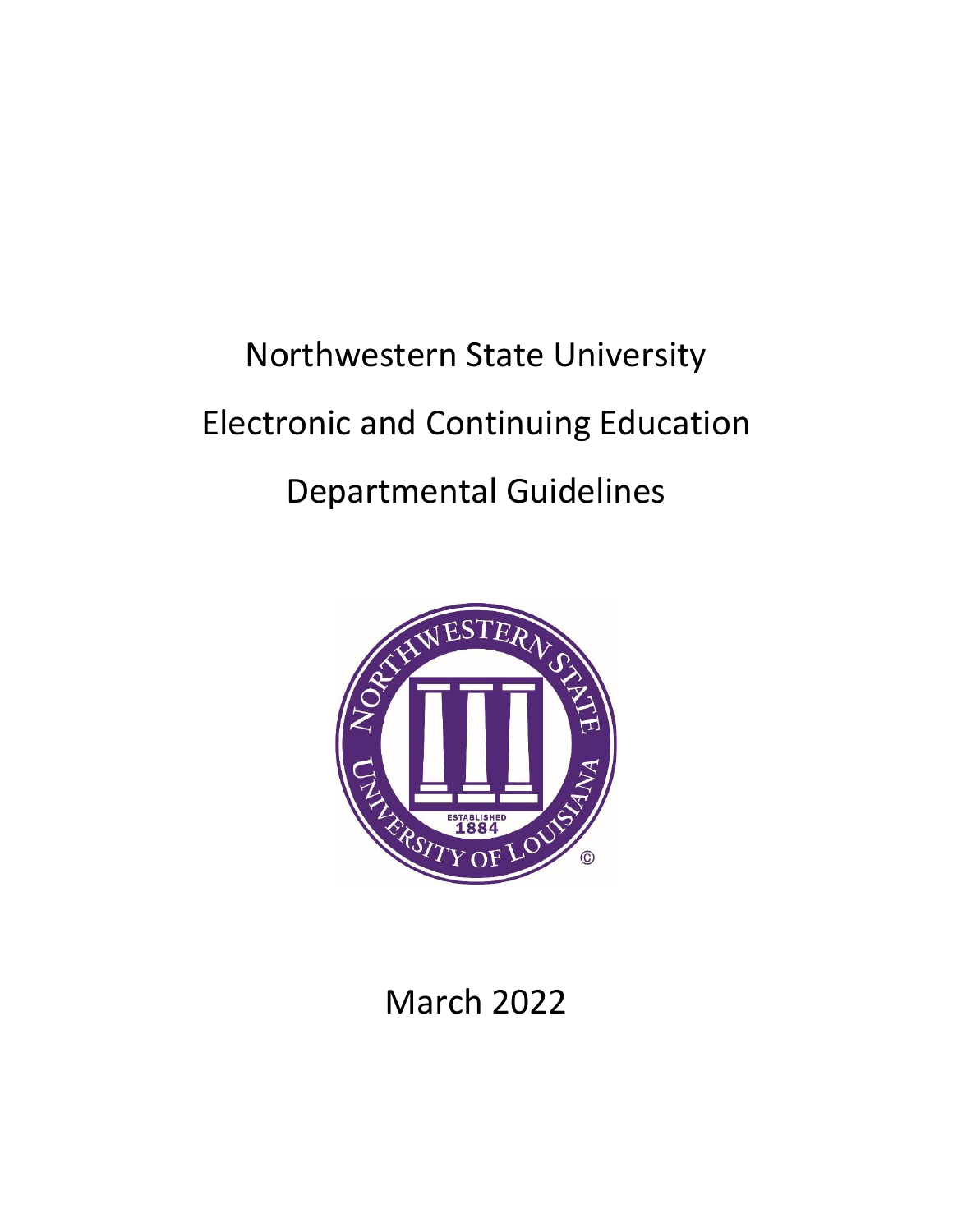# <span id="page-1-0"></span>**Contents**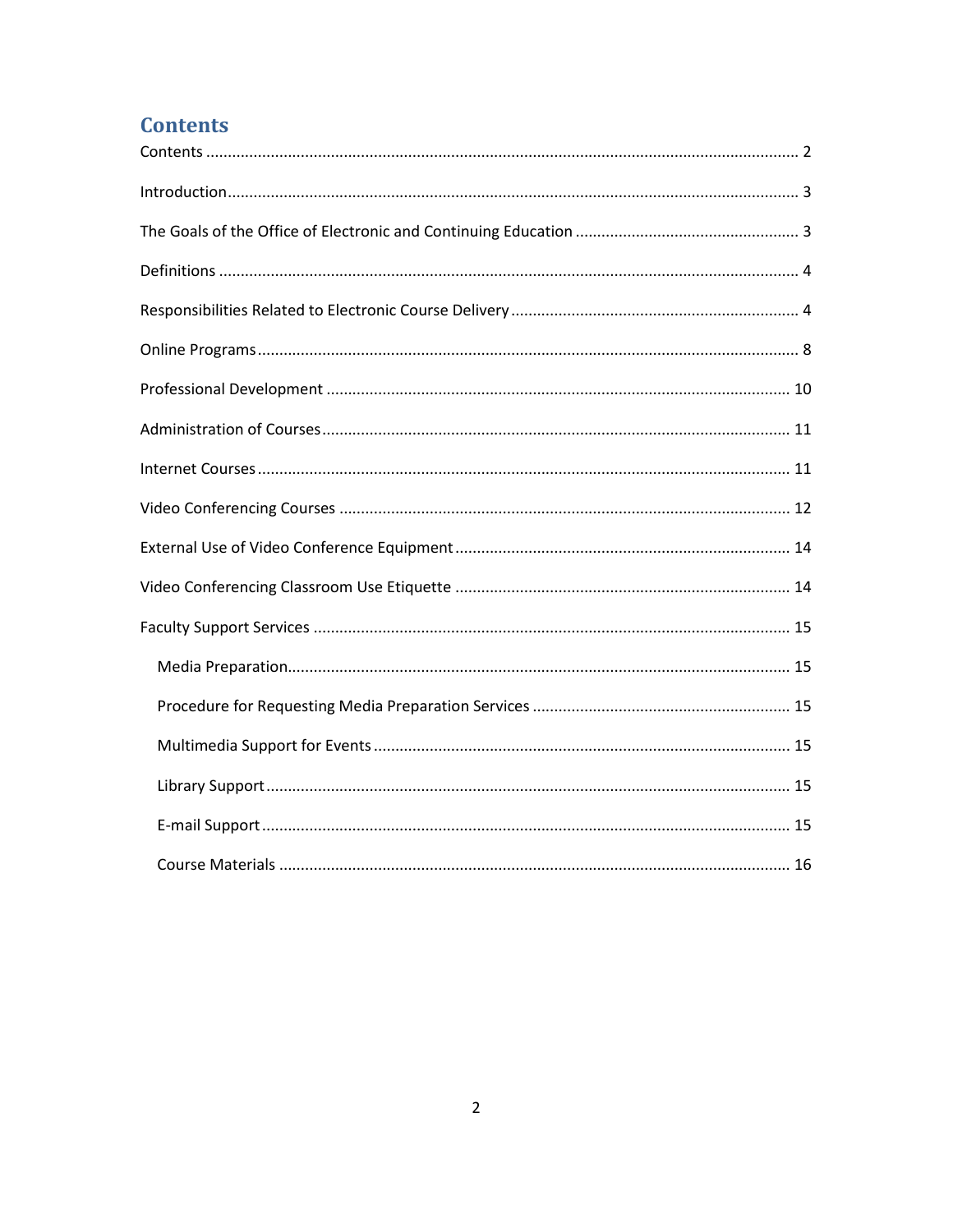# <span id="page-2-0"></span>**Introduction**

Institutional development, delivery, and evaluation of electronically delivered courses and programs take place in the context of the policies and procedures of all existing academic programs. It is not the intent of the Electronic and Continuing Education Departmental Guidelines to supplant any existing policies set forth by the University, but where necessary, to define new or to expand existing practices to ensure the most effective implementation and support of electronic courses and programs.

The Office of Electronic and Continuing Education at Northwestern State University primarily organizes and facilitates technology as a vehicle for course delivery. The office seeks to provide a high quality student learning experience through comprehensive user training, by expanding the times and places of instructional offerings, and by integrating technological innovation. In addition, the office facilitates partnerships with other educational institutions, business and industry, and community and public agencies, in order to provide electronic learning opportunities.

# <span id="page-2-1"></span>**The Goals of the Office of Electronic and Continuing Education**

- Encourage the technology use that is appropriate to the nature and objectives of the academic programs.
- Expand educational opportunities in a financially responsible manner through synchronous and asynchronous electronic learning.
- Provide access to college courses through alternate delivery methods in order to offer educational opportunities to students unable to accommodate a traditional class schedule.
- Provide technical professional development in the use of e-learning instructional techniques and in the use of associated technologies.

All electronic academic courses at Northwestern State University are considered comparable to traditional courses, are taught by regular and approved adjunct faculty, and adhere to all the same standards, prerequisites, and requirements as traditional sections of identical courses.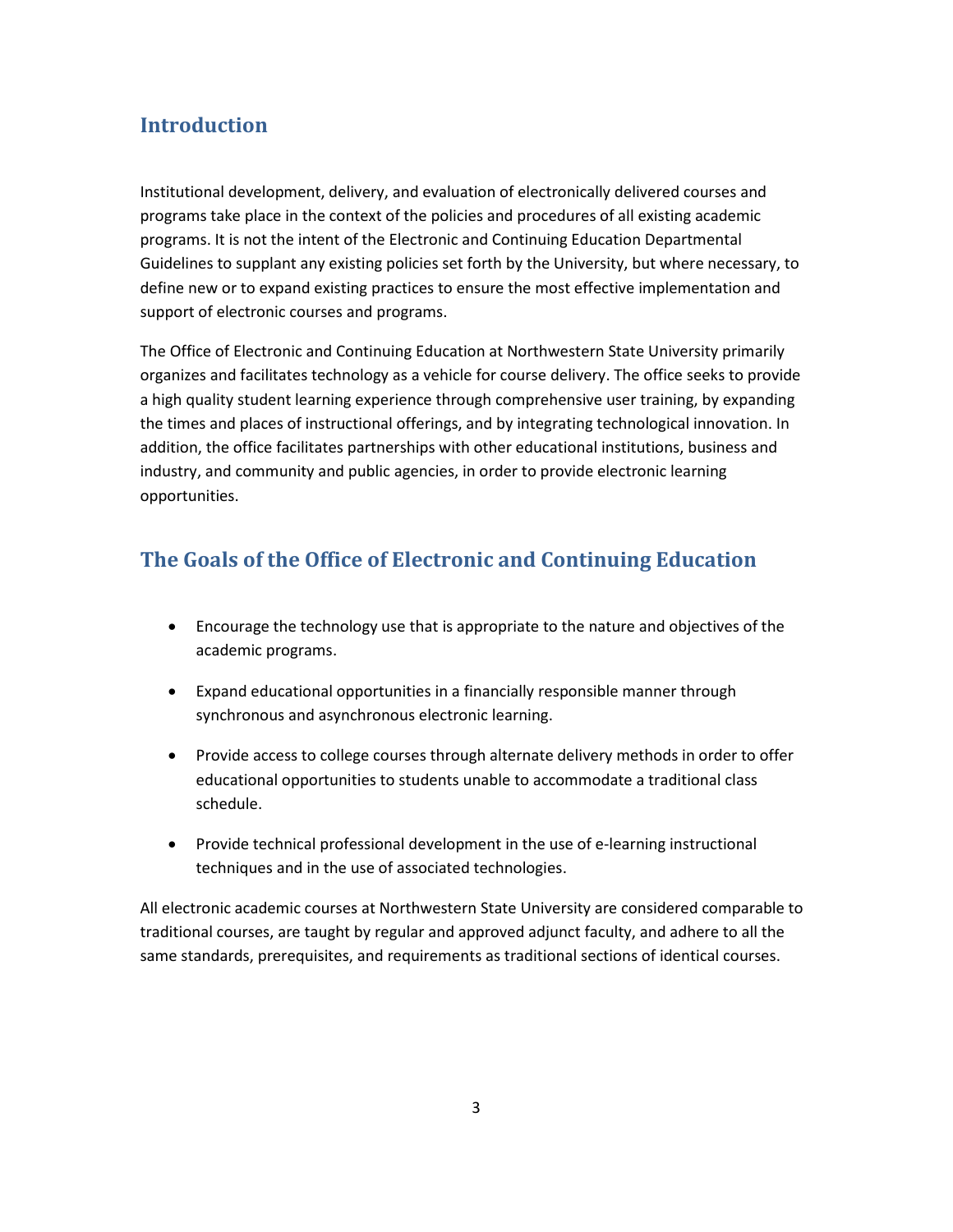Northwestern State University utilizes two electronic delivery modes for instruction:

**Video Conferencing:** Occurs in real time and allows the instructor to communicate with remote site sections of the class via two-way video and two-way audio. Instructors and students hear and see each other live from each site.

**Online:** Courses offered via the World Wide Web.

# <span id="page-3-0"></span>**Definitions**

- **Online-** 100% online; a program or course where most or all of the content is delivered online. No on campus meeting requirements.
- **Hybrid-** 50-99% online; a program course that blends online and face-to-face delivery. Substantial proportion of the content is delivered online, and typically has a reduced number of face-to-face meetings.

# <span id="page-3-1"></span>**Responsibilities Related to Electronic Course Delivery**

# **Academic Division**

- Identifies courses to be offered
- Coordinates information with partnering institution(s), if applicable
- Supervises faculty production and delivery of courses
- Manages budget for purchase and lease of related course material
- Evaluates electronic learning classes, faculty, and programs
- Arranges or provides guidance for test supervision as necessary
- Notifies the Chief Academic Officer when a program's offerings reach 50% online, so that SACSCOC and the Board of Regents can be notified.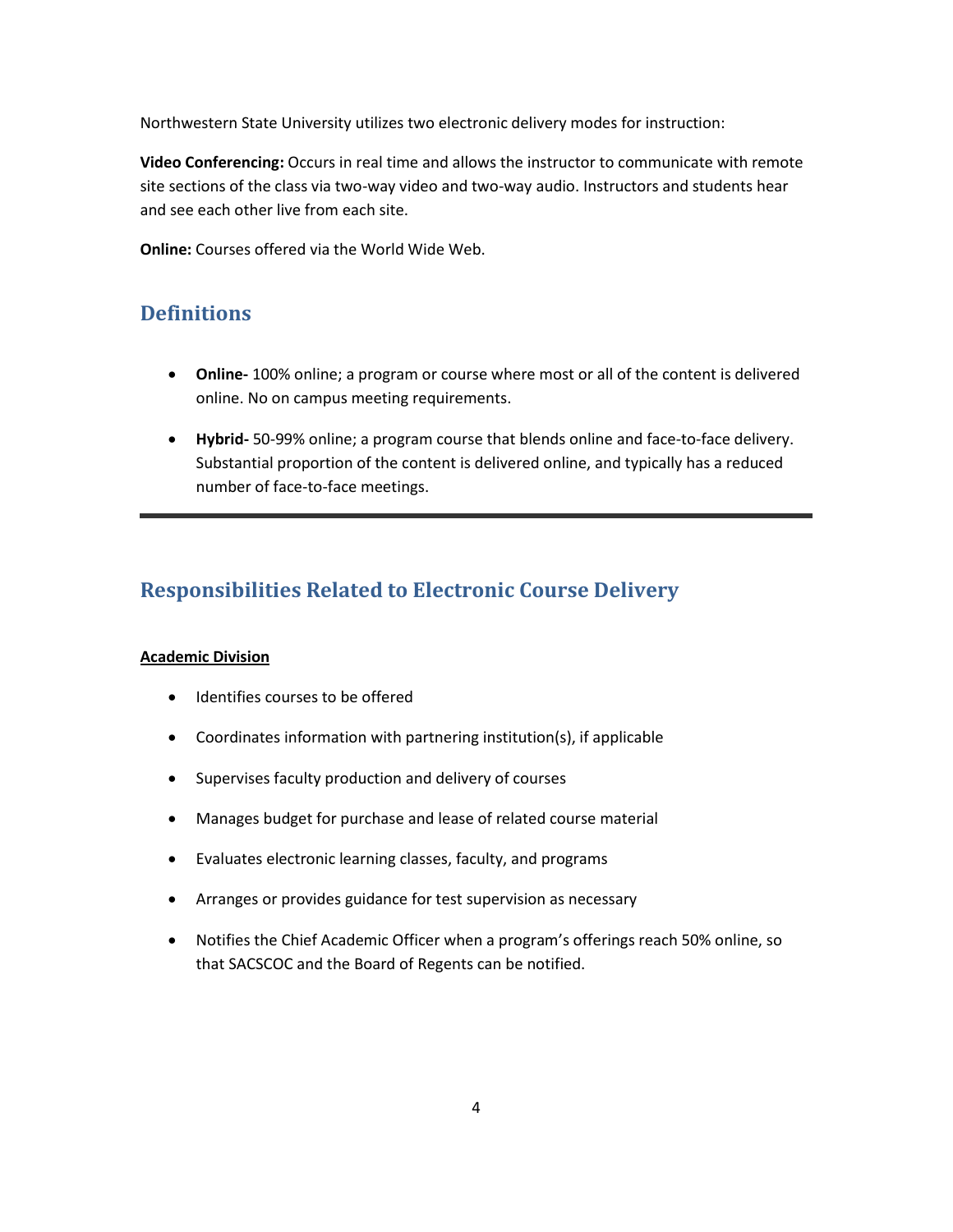#### **Student Services**

- Manages admissions, registration, counseling, advising, and financial aid for electronic classes
- Administers placement testing as required

## **Electronic and Continuing Education**

- Provides professional development to faculty to facilitate the production and delivery of classes
- Provides instructional design and media development services to facilitate the production of online courses
- Provides course reviews relative to online course standards
- Orders, installs, and maintains equipment and software necessary for support of video conferencing
- Orients faculty to the use of video conferencing equipment
- Actively participates in the selection of equipment and software used for video conferencing delivery
- Provides technical support to faculty

A set of Guidelines for Online Programs has been developed. The guidelines can be viewed https://www.nsula.edu/wp-content/uploads/GuidelinesforOnlinePrograms-as-of-March-2022.pdf. Additional guidelines for use by ECE are outlined below.

- A program may not be delivered electronically without prior approval from the Board of Regents and/or the Southern Association of Colleges and Schools Commission of College (SACSCOC). Approval will be solicited through the Chief Academic Officer.
- All Internet/Web based courses must use the course management/gateway software package(s) approved by the University.
- All Internet courses will be hosted on designated secure university servers, which are managed and supported by Information Technology Services in accordance with approved electronic data processing policies and procedures.
- Electronic courses should be designed and evaluated according to those standards utilized for regular courses and identified by SACSCOC, and/or Quality Matters.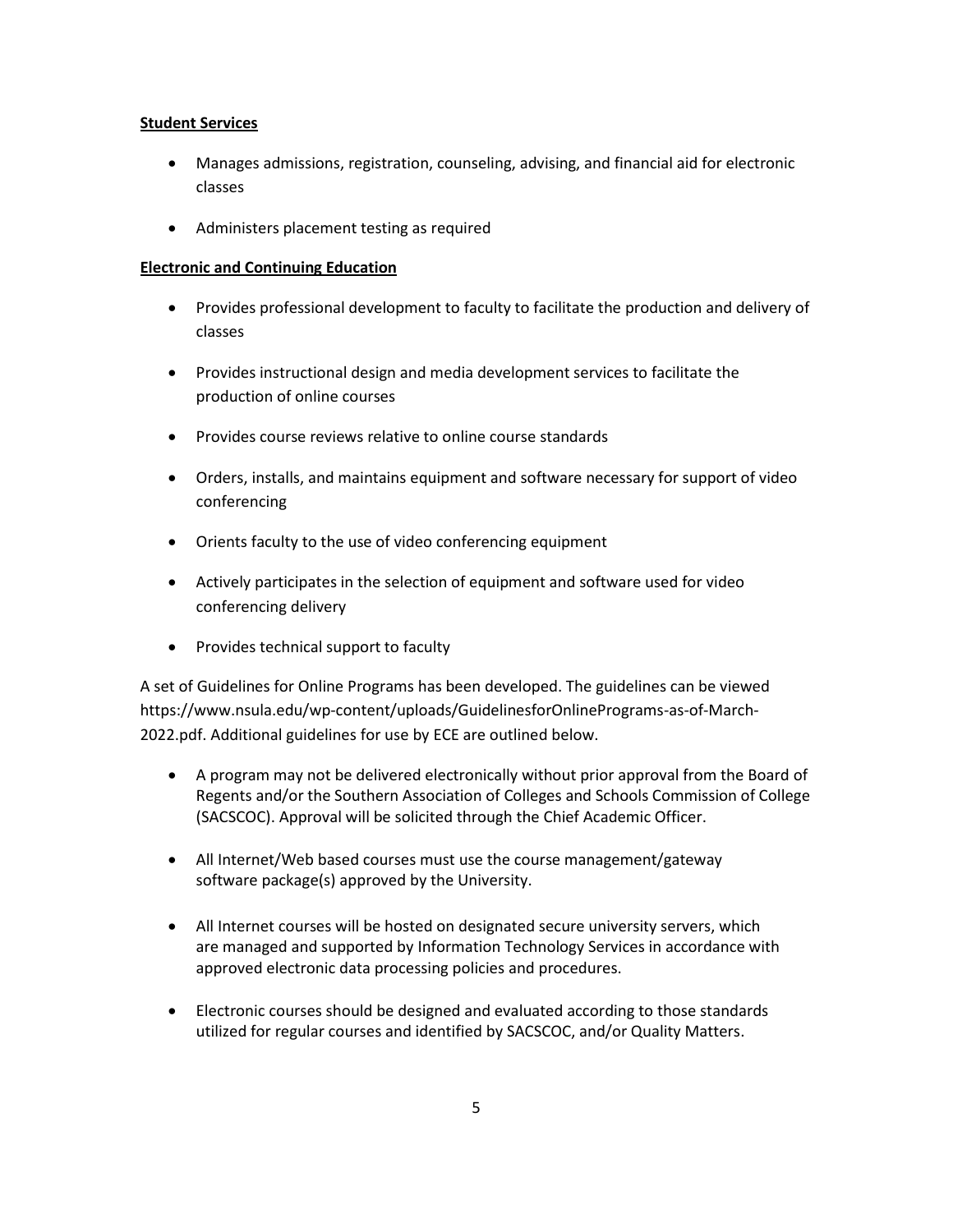- Courses developed under contract with Electronic and Continuing Education will meet expectations of the approved standards rubric.
- The university will submit annually, as required, a request for participation in NC-SARA.

# **Adjunct Faculty Approval Process**

- A prospective faculty member sends a copy of the transcript, vita, and letter requesting employment.
- If approved, the approving agent confirms that the individual is credentialed to teach and the record is maintained in an electronic database.
- Once the need for an additional section is identified, the department assigns the course and section number to an individual or solicits adjuncts from the ECE database.
- Pending adjunct faculty members are contacted.
	- o Pending adjunct faculty members are contacted to discuss contract details. If both parties are in agreement with the terms of the contract, a contract is generated and sent to the individual by the applicable academic department. When received, the contract and all associated documentation is signed by the Department Head and sent to the Chief Academic Officer.
	- o The Chief Academic Officer will approve the contract if enrollment criteria are met and forward to HRS.
	- o HRS will process the contract.
- All new adjunct faculty members are encouraged to complete the Online Teaching Boot Camp.

The online application for adjunct can be found a[t http://www.nsula.edu/adjunct.](http://www.nsula.edu/adjunct)

- Logistics
	- o The department forwards a copy of the syllabus, course materials as appropriate, and textbooks to the individual. The department provides course development support and mentoring, and facilitates the course evaluation. The department also completes all required documentation as needed by the Institution in accordance with University policy. ECE provides technical assistance as requested.

# **Course Content**

• At a minimum, all work required for a course offered by video conferencing or online must meet the same standards as the traditional course offered on main campus.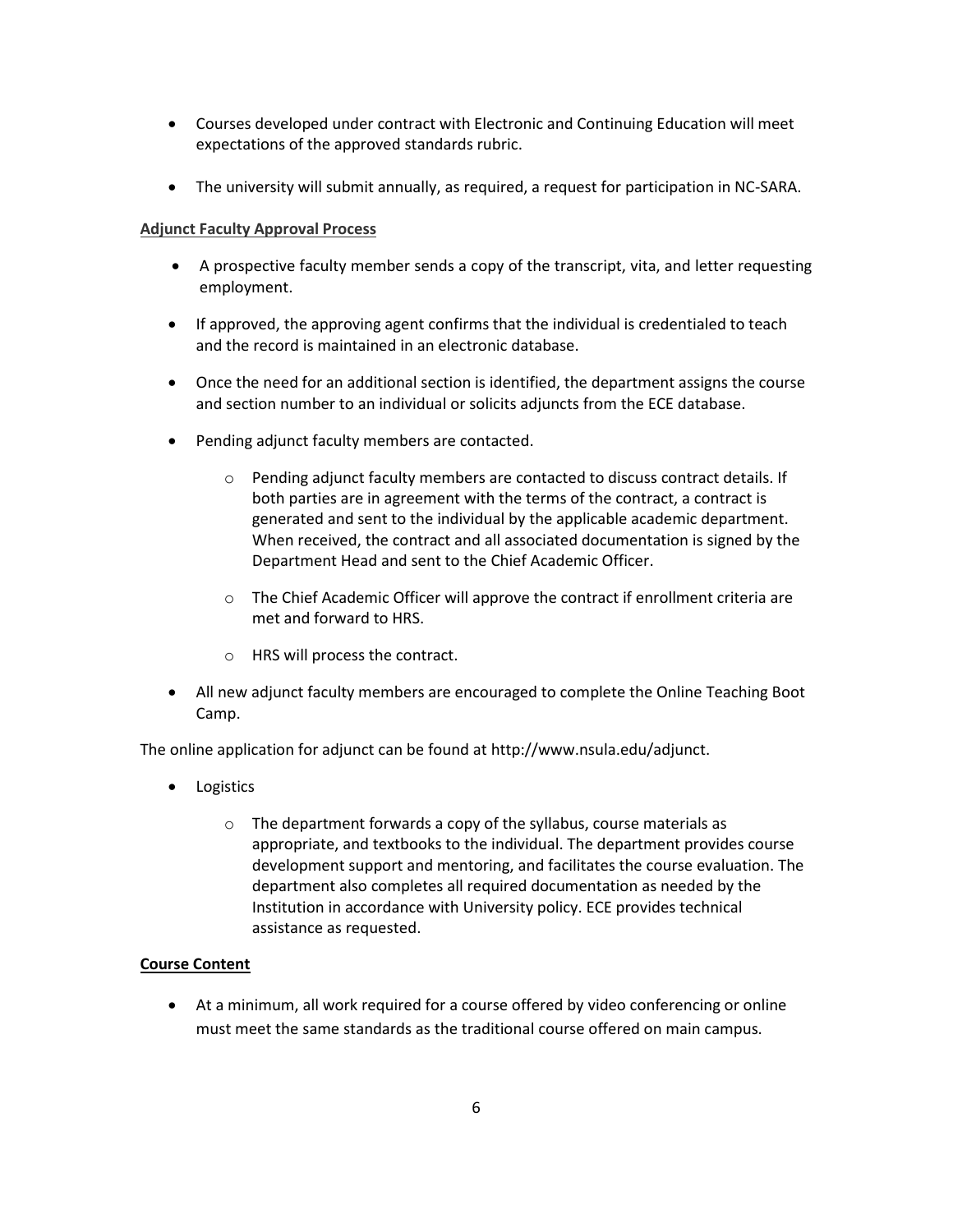• All electronic courses, as required, must adhere to the standards set forth by the Southern Association of Colleges and School Commission on Colleges (SACSCOC), the Louisiana Board of Regents, the Board of Supervisors for the University of Louisiana System, program-specific accreditation, and Northwestern State University.

## **Copyright Permission**

Faculty members are responsible for securing advance written copyright clearances on any copyright-protected materials they may use in their video conferencing or online course. These should be maintained and kept on file with their course materials.

## **Disability Accommodations**

Faculty members are responsible for providing approved accommodations as specified by the Office of Disability Support.

# **Use of Course Content**

When a request is made for a copy of an instructor's course content to be placed into another instructor's course shell, the Office of Electronic and Continuing Education requires that the request be made in writing (email). The approval must come from the instructor whose content is being copied. In lieu of the instructor's approval, a dean/department head can submit a request. (Approval by the Chief Academic Officer may be required.)

# **Exam Policies**

Students enrolled in electronic courses may be required to take proctored exams. The instructor is responsible for providing the details of the exam process to the students.

Instructors should provide test dates and proctor requirements to the students in the course syllabus. Instructors must accommodate students who are in a separate geographic location for proctor requirements.

The proctoring policy can be found a[t https://www.nsula.edu/wp-content/uploads/Proctoring-](https://www.nsula.edu/wp-content/uploads/Proctoring-Policy.pdf)[Policy.pdf.](https://www.nsula.edu/wp-content/uploads/Proctoring-Policy.pdf)

# **Faculty and Course Evaluation**

Course evaluations by students are conducted each semester using an online evaluation. It is the responsibility of Information Technology Services to ensure that the online mechanism by which the evaluation is conducted is in place. The Office of Institutional Effectiveness coordinates all other components of the evaluation including dissemination of results.

Faculty will be evaluated in accordance with standards and procedures set forth in the Faculty Handbook for the University.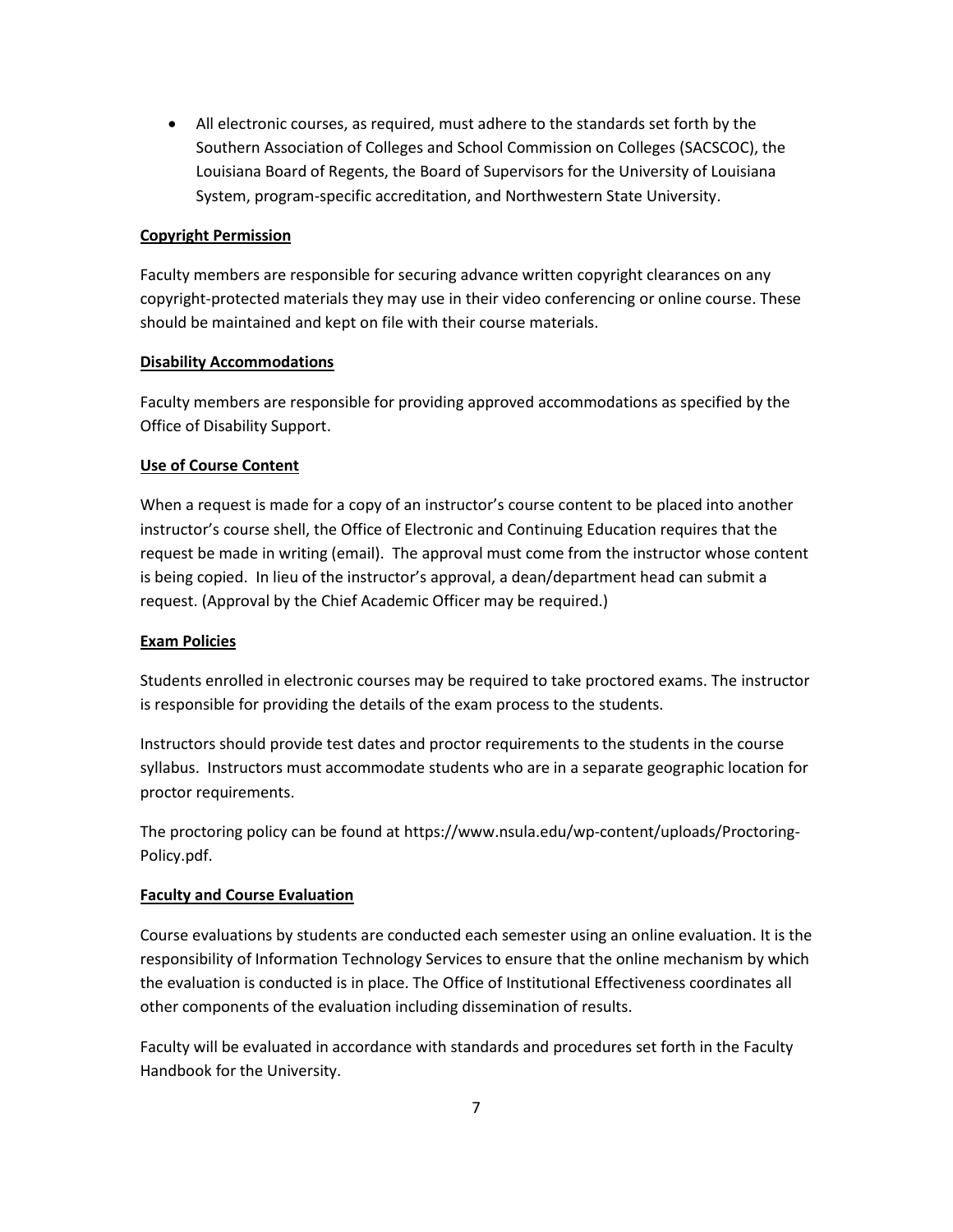# <span id="page-7-0"></span>**Online Programs**

A document has been developed and provides a set of guidelines for online programs and can be referenced https://www.nsula.edu/wp-content/uploads/GuidelinesforOnlinePrograms-as-of-March-2022.pdf.

# **Course Identification/Selection**

- The selection of method of course delivery will be made by the Dean of the College/Department Head/Instructor, and when requested, upon the recommendation of the Electronic and Continuing Education Staff, who will identify the equipment, software, and support necessary.
- The selection of a course to be leased or purchased from outside of the University will be made by the Dean of the College, and/or Vice President for Technology, Innovation, and Economic Development. It is not the instructor's prerogative to develop a course that has not been approved for electronic delivery.

# **Development and Delivery of Locally Produced Electronic Courses**

- When the faculty member and the Dean of the College, and when required, in consultation with the Vice President for Technology, Innovation, and Economic Development agree on a course for development, the Dean of the College will determine if faculty will be given any form of compensation in order to produce the course.
- If a course is developed as part of a grant funded program, compensation will be in accordance with the grant funding guidelines.
- The size of a class should be considered carefully by the appropriate Dean and Department Head as it relates to instruction and course content. The use of creativity to maximize capacity without impacting quality is encouraged.
- Northwestern State University Policy will determine ownership and copyright in accordance with policies set forth by the State Board of Supervisors and the Louisiana Board of Regents.
- The design and development of electronic learning credit and non-credit modules, courses, certificates, and programs should follow priorities established by the college as informed by educational requirements, market studies, societal demand, community and business needs, and the competitive advantage of Northwestern State University. Offerings may include instruction for undergraduates, those in professional and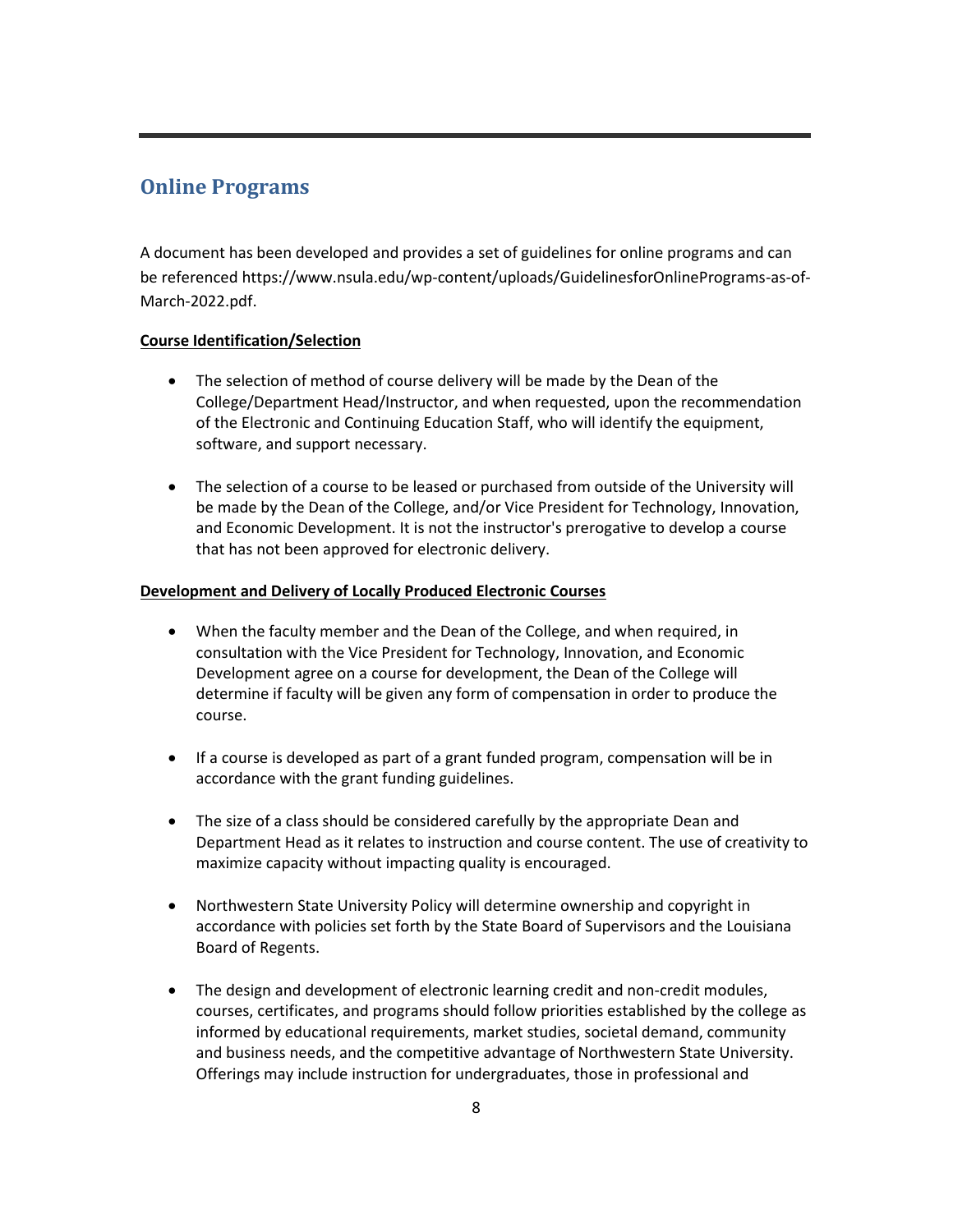graduate degree programs, other advanced degree programs, practitioner-oriented programs, specialized professional development and K-12 outreach efforts.

- Electronic courses should be designed according to those academic standards utilized for regular courses and the standards identified by SACSCOC.
- Once the course has met approval by the department, the course must then be submitted to the Registrar's office for inclusion into the class schedules.
- All electronic courses should have an instructor identified for the course when submitted for approval. If the instructor listed is "staff," valid contact information should be provided for prospective students, and the department should amend the instructor information once an instructor has been assigned to the course. Course sections will be identified by the academic department and are subject to change.

#### **Development and Delivery of Locally Produced Professional Development**

- When soliciting support from the Office of Electronic and Continuing Education, the department requests for course shells are directed to the e-Learning Support Specialist.
- The eLearning Support Specialist reviews requests and conducts follow-up to gain any additional pertinent information related to the request. (i.e. audience, availability, timeline for implementation, etc.)
- Upon receipt of requested information, a request for approval to create the course shell will be sent to the Vice President of Technology, Innovation, and Economic Development
- Once approved, the shell will be created and developers notified of availability.
- The Office of Electronic and Continuing Education staff will provide assistance with course development as needed.
- Completed courses will be reviewed, as appropriate, by the Course Review Team (CRT) and revisions completed in consult with the course developer(s).
	- o Course Review Team Members include:
		- eLearning Support Specialist
		- **■** Instructional Design Specialist
		- Media Development Specialist
		- **Electronic Applications Support Specialist**
- Upon review by the CRT and revisions completed, notification of approval will be sent to developers/instructors and department head.
- Approved developed content will then be moved into the official course shell.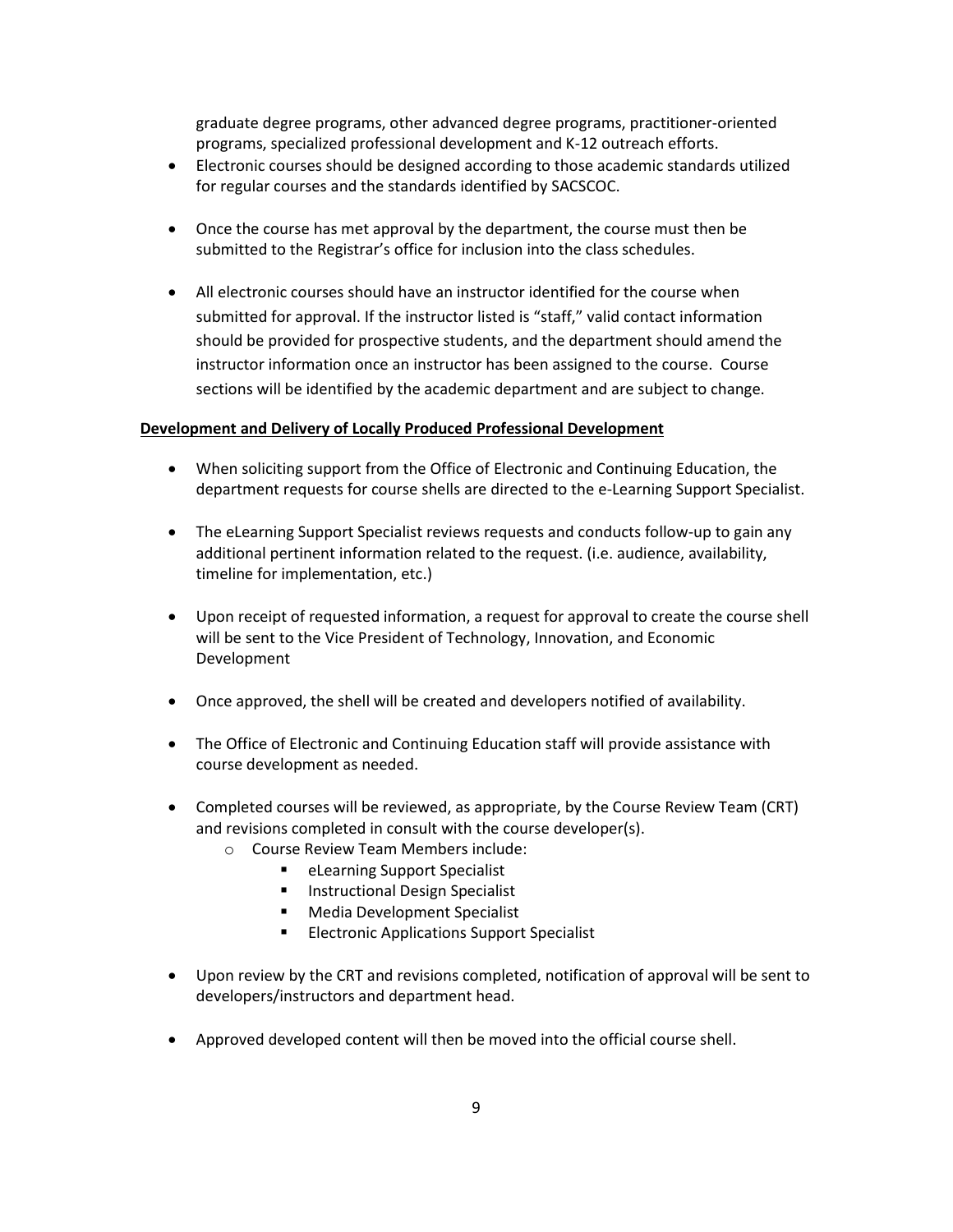## **Syllabus**

In addition to the course related information, at a minimum, an E-Syllabus should include the following:

- ✓ Email Address
- $\checkmark$  ISBN of textbook, if any
- $\checkmark$  Information regarding any required proctored testing
- $\checkmark$  Special Software Requirements
- $\checkmark$  Special Hardware Requirements
- $\checkmark$  Etiquette Expectations (Netiquette)
- $\checkmark$  Instructor response time for emails and checking assignments
- $\checkmark$  Minimum technology skills expected of the student
- $\checkmark$  Student participation/interaction requirements
- $\checkmark$  Others as required or recommended by Quality Matters (QM)

# <span id="page-9-0"></span>**Professional Development**

Any instructor interested in teaching an electronic course should attend an orientation/training session associated with the selected course delivery mode, which will be conducted by the Electronic and Continuing Education staff. Northwestern's Office of Electronic and Continuing Education will provide technical and instructional design assistance to faculty as needed during the development and delivery of any electronic course.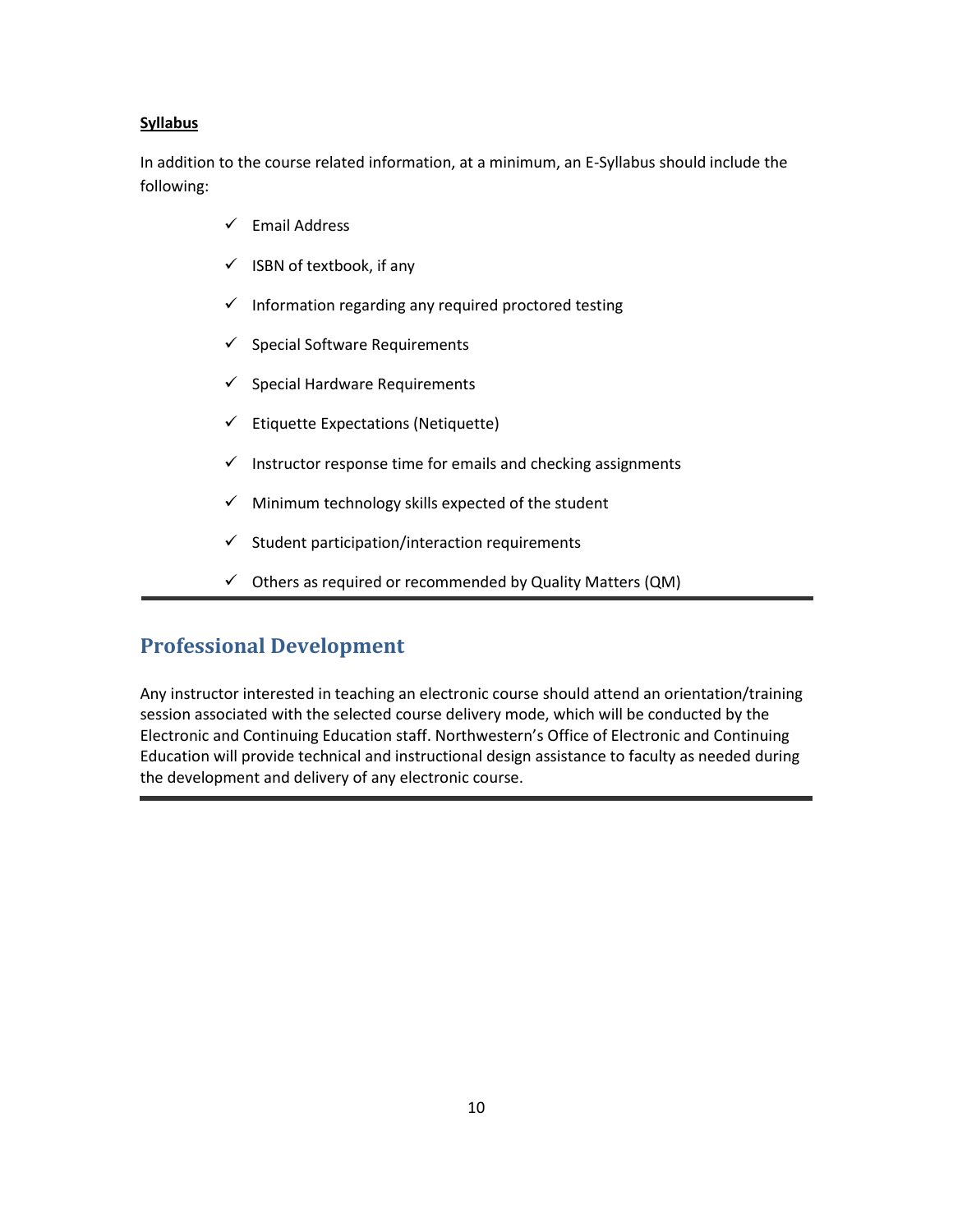# <span id="page-10-0"></span>**Administration of Courses**

- All Internet/Web-based courses must use the course management/gateway software packages(s) approved by the University.
- All Internet courses will be hosted on designated secure university servers, which are managed and supported by Information Technology Services in accordance with approved electronic data processing policies and procedures.

# <span id="page-10-1"></span>**Internet Courses**

# **Administration**

- Upon submission and approval of an online course, the Registar's Office will enter the course into the Banner System, and Information Technology Services will upload the course into the Course Management System.
- All face-to-face courses being supplemented electronically will be hosted on the Northwestern server.
- Information Technology Services ensures that online course data is backed up daily and at the end of each semester. The online database is archived.
- Faculty accounts are issued by Information Technology Services. Student accounts are automatically generated by Information Technology Services through the student portal and accounts are activated by students. Instructions for student login are posted on the website. Students can contact the Student Help Desk for assistance.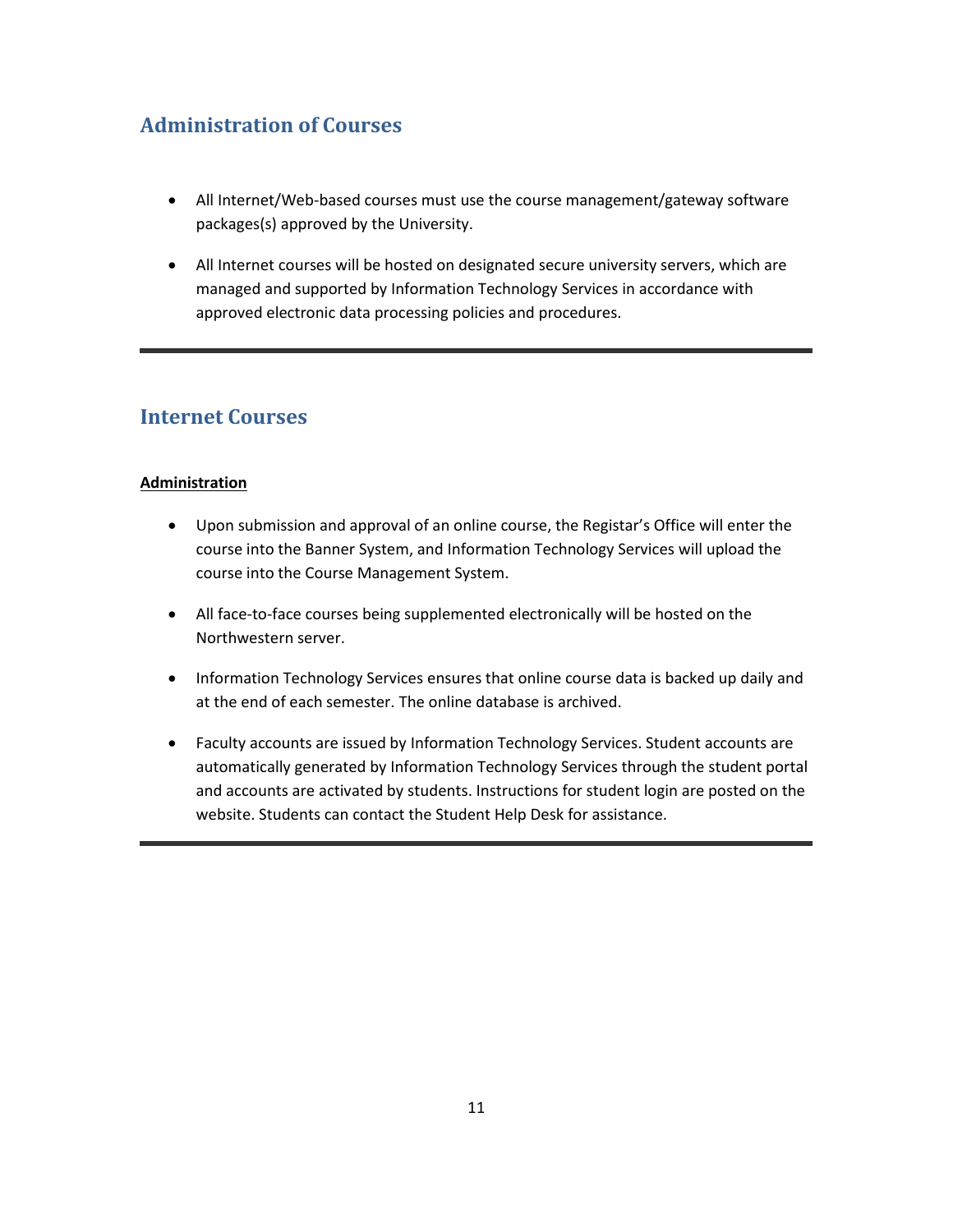# <span id="page-11-0"></span>**Video Conferencing Courses**

#### **Enrollment Quotas**

- The on-campus video conferencing section should have a minimum of 10 undergraduate students or 5 graduate students in order to be offered as a class. The combined enrollment of students in the off-campus sections for any particular offering should also meet the minimum of 10 undergraduate students or 5 graduate students.
- Video Conferencing classes should not exceed a maximum of 45 students per site. Offcampus sites are limited by the number of seats available at the receiving site.
- The Office of Electronic and Continuing Education in consultation with the academic department may cancel a course with an off-campus enrollment falling below the minimum. In the event that the on-campus section does make when the off-campus sections do not, the Electronic and Continuing Education Staff will notify the academic department. The department should then plan to move the on-campus section to a regular classroom if requested. Departments should consider total enrollment in a course prior to making decisions regarding the cancellation of sections of a compressed video course.

#### **Course Administration**

#### **Attendance**

Students officially enrolled in one section **may not** attend another section. Students must attend at the site for which they are registered.

#### **Testing**

Instructors will make arrangements with off-campus sites for test administration. Tests should be received by site facilitators at least 48 hours in advance of the test.

#### **Make-up Tests**

Instructors are responsible for making arrangements for make-up tests. Instructors should contact site facilitators to make the necessary arrangements.

#### **Handouts**

The use of electronic materials is highly encouraged. If handouts are required, they should be received by site facilitators at least 48 hours in advance of the date the handouts are to be given to students. Any materials sent to off-campus sites should state the course information to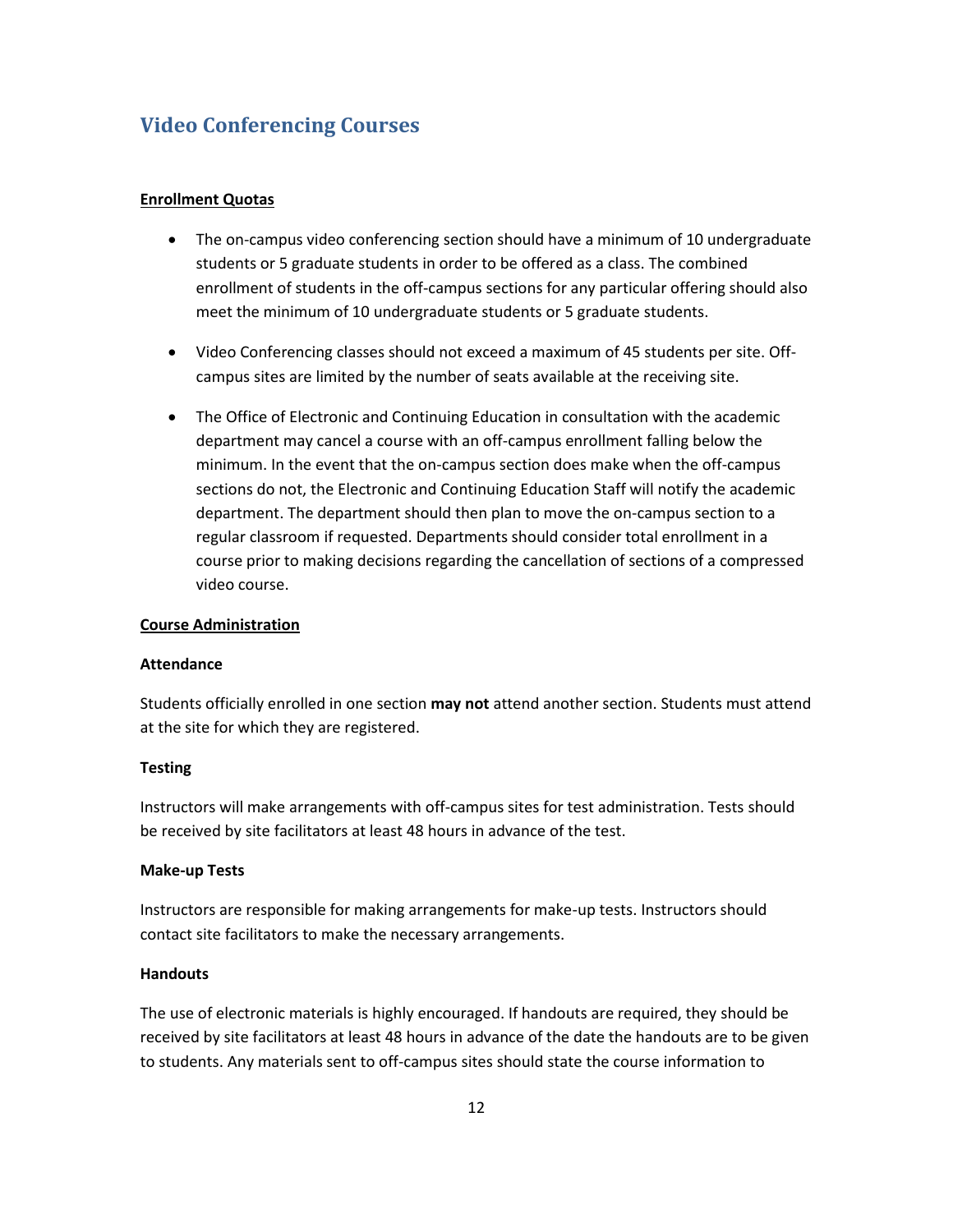include the course name, course number, meeting times, the number of copies and any special directions.

## **Recording**

If scheduled, classes will be recorded. Individual instructors may record their classes for their own review or to provide a record of the class to students who may have missed a session. Digital recordings may be distributed to students if guidelines have been adhered to, and at the discretion of the instructor.

## **Recording Guidelines:**

- $\checkmark$  Neither the Office of Electronic and Continuing Education nor any other agent or employee of the University nor any individual at any remote site may record an instructor's class session without the consent of the instructor.
- $\checkmark$  Digital recordings of video conferencing classes may not be used for any purpose by the Office of Electronic and Continuing Education nor by any other agent or employee of the University nor by any individual at any remote site without the consent of the instructor.
- ✓ Digital recordings made with Northwestern State University equipment or made in connection with any video-related event may not be edited, advertised, marketed, packaged with other materials, or sold without first obtaining written permissions from the instructor, Dean, and the Chief Academic Officer.

# **Scheduling Priority**

#### Priority I:

 $\checkmark$  The course is part of an approved electronic degree program rotation.

#### Priority II:

- $\checkmark$  The course is an approved electronic course.
- $\checkmark$  The course offering is the result of an established partnership with another educational agency.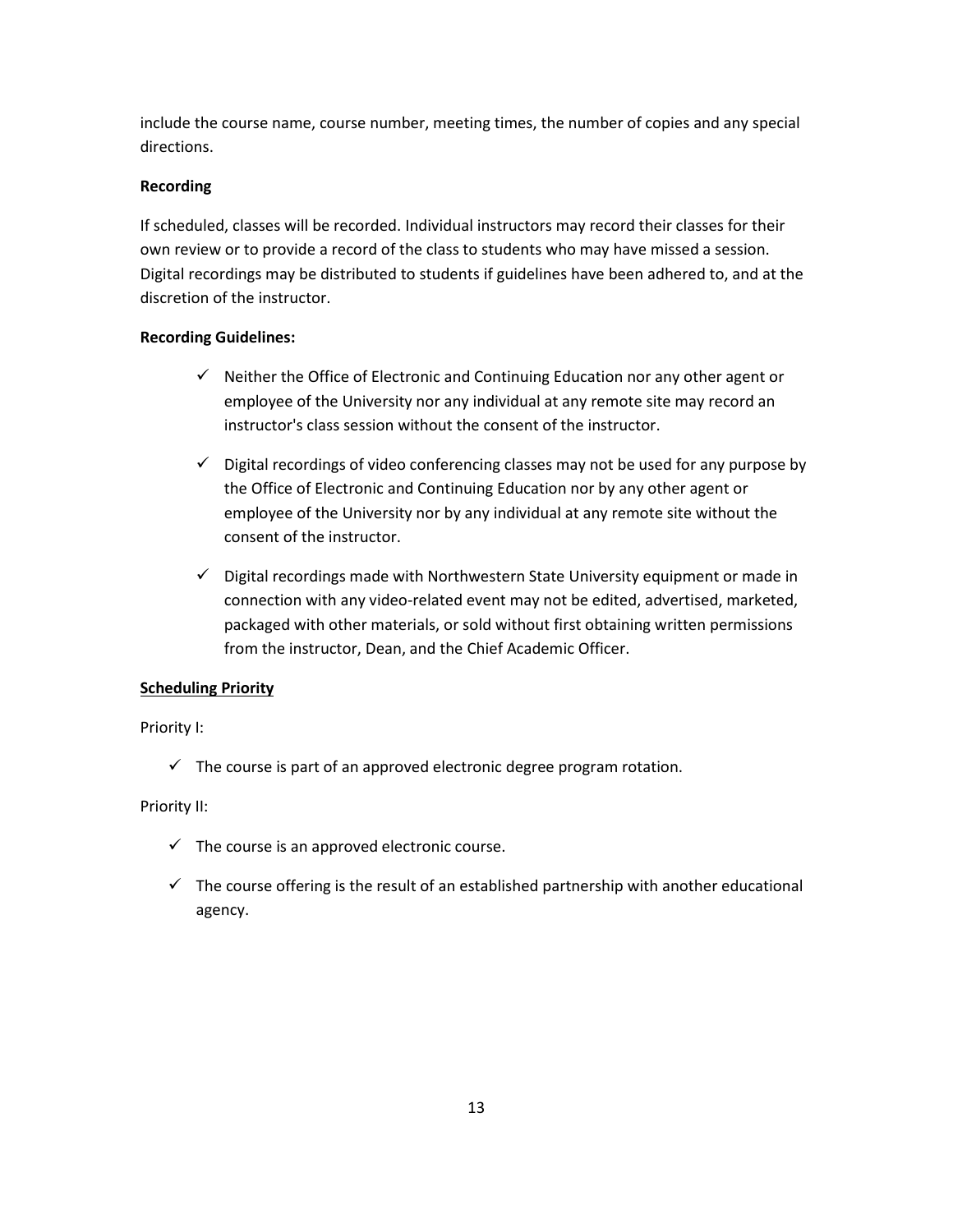Priority III:

- $\checkmark$  Conduct administrative, educational, or organizational meetings as a part of University business.
- $\checkmark$  Use by other state educational agencies.
- $\checkmark$  Use for community or other non-University business.

# <span id="page-13-0"></span>**External Use of Video Conference Equipment**

#### **Guidelines**

Northwestern will follow the procedures as established by the Board of Regents regarding crossinstitution collaborative programs. Interested parties should coordinate with the Office of Electronic and Continuing Education for details.

#### **Costs**

A video conference can entail additional costs when the institution is the host or receive site using video conferencing. Costs may include proctor's fees, utility fees, technical support, coordination fees, etc. For the purpose of covering costs associated with courses delivered or received from outside of the Northwestern network, the university will follow the model as set forth previously by the Board of Regents for instructional coursework. For all other usage, to include special meetings, institutes, and so forth, the department or requesting institution shall make arrangements and work through the Office of Electronic and Continuing Education when in the planning phases of programs that would require use of video conferencing labs, equipment, and personnel.

# <span id="page-13-1"></span>**Video Conferencing Classroom Use Etiquette**

- Smoking and smokeless tobacco are not permitted in the video conferencing classrooms.
- Only persons who are enrolled may attend the class.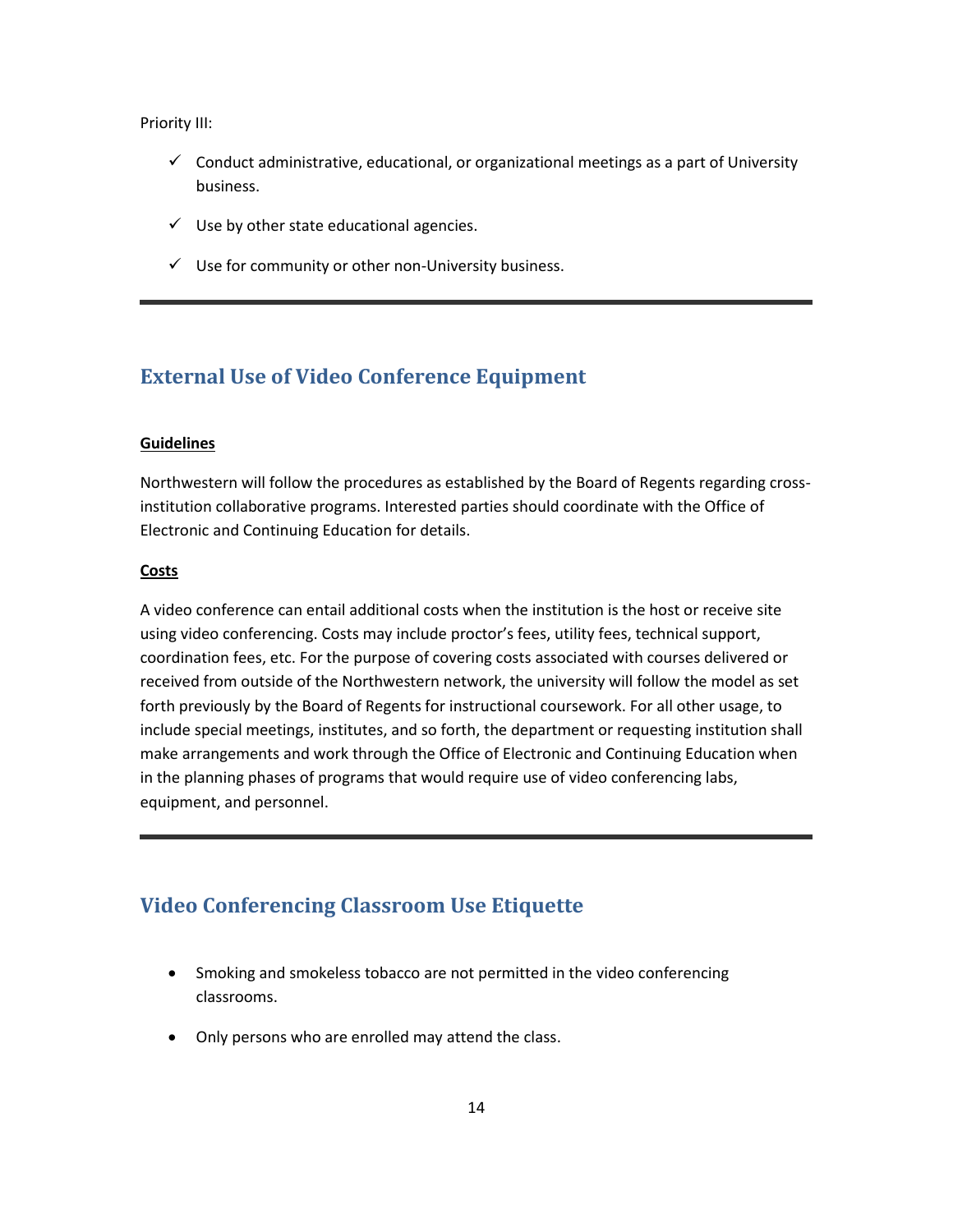- Food and drinks are not allowed in the video conferencing classrooms due to potential damage to the equipment.
- Technical problems should be reported to the classroom facilitator and/or the Electronic and Continuing Education staff.

# <span id="page-14-0"></span>**Faculty Support Services**

# <span id="page-14-1"></span>**Media Preparation**

The Electronic and Continuing Education staff will assist faculty with graphics, special recordings, or videotaping. However, it is the responsibility of the instructor to upload and maintain all course material as needed to satisfy the requirements for the course. For instructors teaching online courses, the Office of Electronic and Continuing Education will provide assistance but preparation of instructional materials and maintenance of the course are the responsibility of the instructor.

# <span id="page-14-2"></span>**Procedure for Requesting Media Preparation Services**

To request assistance with the creation of graphics or videos, email the Office of Electronic and Continuing Education at [ece@nsula.edu.](mailto:ece@nsula.edu) Turnaround time will depend largely upon current volume of work being completed and the scope of the project. An estimate will be provided at the time the request is made.

# <span id="page-14-3"></span>**Multimedia Support for Events**

ECE provides support for special events that require computers, laptops, microphones, DVD players, and other related media equipment.

To request event support, fill out the form located on the Office of Electronic and Continuing Education's web page: https://www.nsula.edu/ece/media-services-request/. Advance notice is highly recommended due to limited availability of staff and technical resources.

# <span id="page-14-4"></span>**Library Support**

Faculty will determine the needs of their students and can receive assistance from the Watson Library staff in determining availability of online resources. Computers with internet access are available at the Watson Library.

# <span id="page-14-5"></span>**E-mail Support**

All faculty must use a Northwestern State University email account to receive email support.